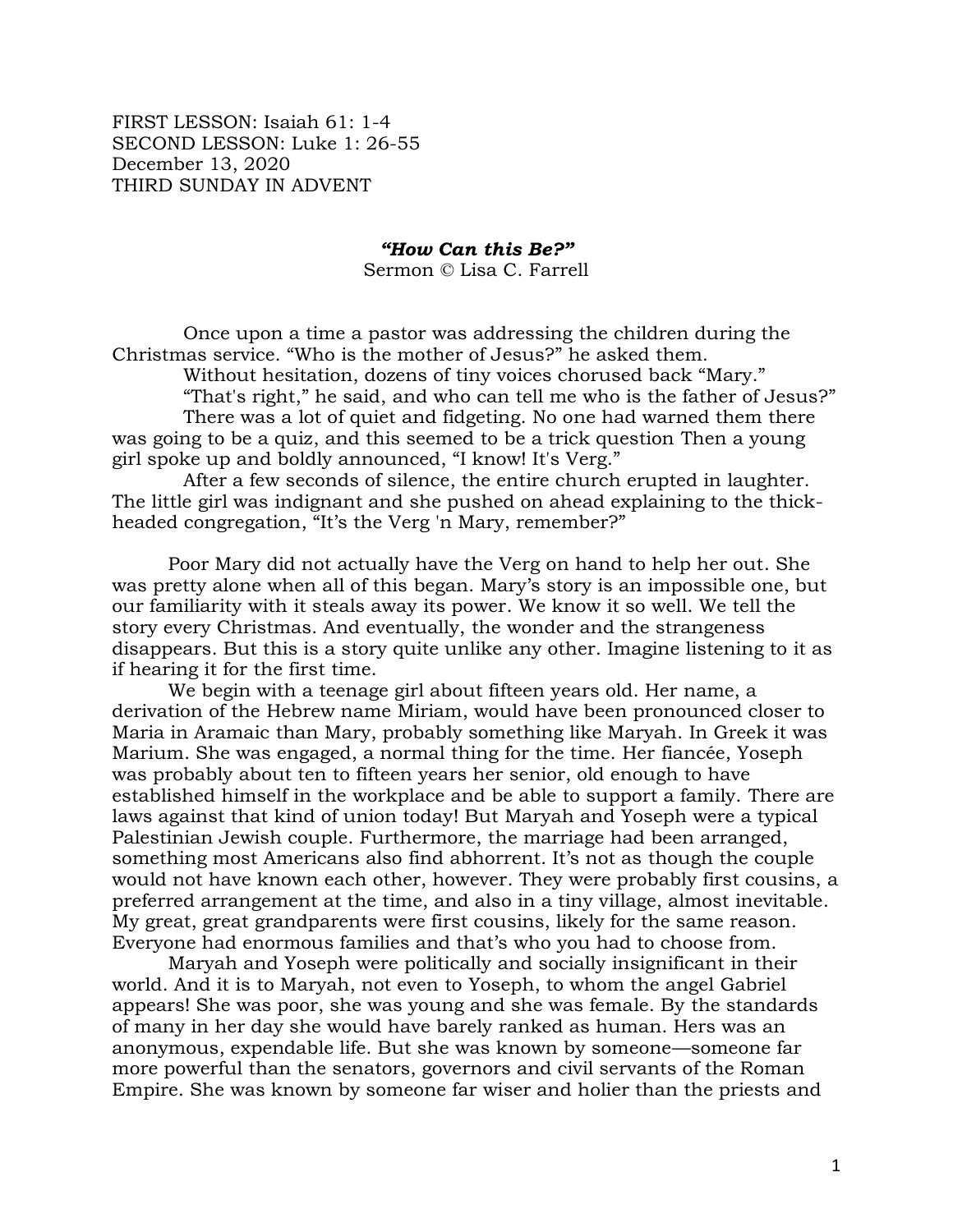elders within Israel. Maryah was known by God, and God chose her for a very special purpose.

The angel's words to Maryah as translated in English read somewhat flat to us. They are: "Greetings, you who are highly favored! The Lord is with you." But these words are literally, **"Rejoice!** You who are highly favored! **The Lord is with you.**" *It was a form of a greeting*, but a very prophetic one. In the Old Testament angels who proclaimed "Rejoice, the Lord is with you!" normally did so in the context of military battle. As far as Maryah knew, she was not planning to lead a military campaign any time soon. These were strong words, words that indicated both imminent conflict and the promise of victory. Maryah was troubled when she heard these words, and we can understand why. Anyone who understood the scriptures would be troubled.

The words of the angel Gabriel echo many of the Old Testament prophecies. A child will be born in answer to a great need. There will be unusual circumstances. There will be a special name. Maryah will have a son and name him Jesus, in Greek Yesous, a form of the Hebrew Yehoshua, a name we translate as Joshua. Yosua and Yesua are shortened forms of Yehoshua. Jesus, like his mother, would have grown up with two names in this bilingual culture, Yesua and Yesous. The name is significant. Yehoshua in Hebrew is a cry for help, literally meaning, "Yahweh, help!" **In his person Jesus is the answer to humanity's cry for help.**

Maryah asked a simple question, "How can this be since I have never known a man?" She spoke of sexual relations using the colloquial expressions of her time. The angel answered, not in any terms we would think of as human or sexual. *This conception will be quite different*. "The Holy Spirit will overshadow you," he told Maryah. The holy one to be born will be called the son of God. As a confirmation of this promise Gabriel offered an example of how God was already at work, explaining that Maryah's relative Elisabet, the one who was barren was now with child and in her sixth month. If Maryah needed external verification of the miraculous, she need only go to see Elisebet. With God, said the angel Gabriel, nothing is impossible. And so Maryah said yes, yes to God and yes to the impossible.

Maybe it's good God called such a young woman. An older woman who had seen more of life might have said, "No thank you!" By saying "yes" to God Maryah was putting everything on the line. Strictly speaking, if Yoseph did not back her she could be put to death for adultery because of the pregnancy. Under Roman rule Jews were not permitted to carry out the death penalty. Only the Romans were. But no one would have really cared if an unknown peasant girl in a remote village was stoned to death. And even if her life was spared, if Yoseph did not accept her as his wife and her pregnancy was discovered she would have faced a life of disgrace, rejected and condemned by society. It's tempting for us to believe it was easy for her, because after all, how many of us have personal visitations by angels, but it was not easy. She was only about fifteen years old, and she was being asked by God to take on a *monumental* task. Like any monumental task, however, it came one step at a time one day at a time.

God called Maryah and gave her the job of giving birth to and raising the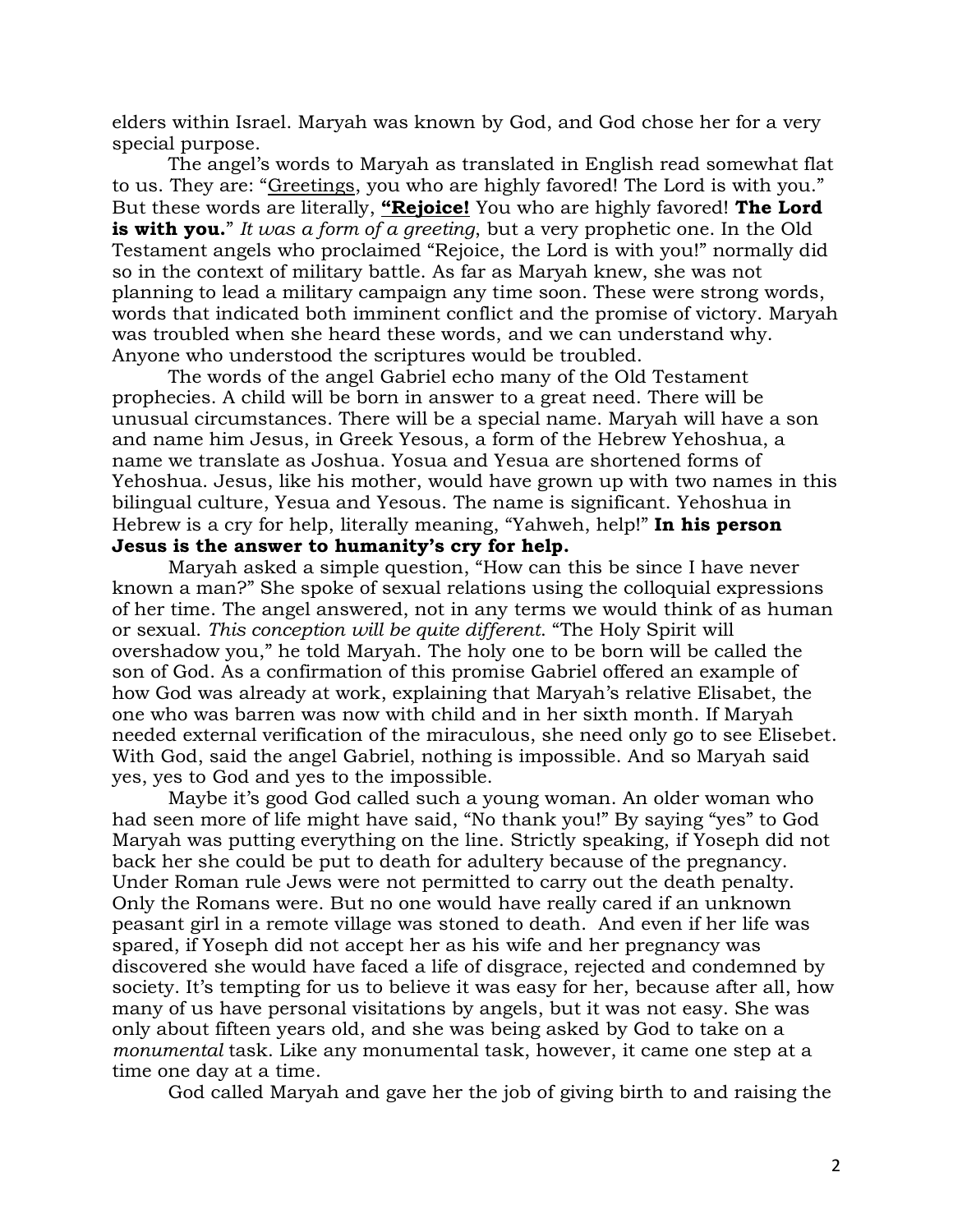son of God, because God knew her heart. Maryah did not know what was ahead, but she trusted that God would sustain her. She could have said, *"No, I'm too young, I'm not smart enough, I don't have family support, for the rest of my life I'll have to endure people talking behind my back about how I got pregnant before I was married, no Lord, I can't, I won't. Find someone else."* But she didn't. Maryah said yes, because God uses the weak and the vulnerable of the world.

So many of us at Penn Wynne have suffered in the past and experience vulnerabilities in the present. We are no strangers to grief and struggle. Sometimes we are tempted to think that our issues disqualify us from serving God. But the exact opposite is true. It is when we know what it is to receive God's grace and mercy in our own lives that we learn how to extend it to others. Maryah said "yes" and the Savior was conceived within her and born from her. When we say "yes" God's plans can be conceived in us and carried out through us. In these challenging times God is with us. How can this be? It can be because God sent Jesus and Jesus sent us—to proclaim good news to the poor, to bind up the brokenhearted, to proclaim freedom for captives and release from darkness for prisoners. God sent us to proclaim God's judgment against evil, to comfort those who mourn and take care of those who grieve in our nation. As we emerge in the new year still enduring a deadly pandemic, still facing a racial reckoning of systemic injustice and oppression, and still enduring political strife and turmoil, God can use even us, to be vessels of healing and peace. Like Maryah, we just have to say "yes." Amen.

Isaiah 61: 1-4

The Spirit of the Sovereign Lord is on me, because the Lord has anointed me to proclaim good news to the poor. He has sent me to bind up the brokenhearted, to proclaim freedom for the captives and release from darkness for the prisoners, <sup>2</sup> to proclaim the year of the Lord's favor and the day of vengeance of our God, to comfort all who mourn, and provide for those who grieve in Zion to bestow on them a crown of beauty instead of ashes, the oil of joy instead of mourning, and a garment of praise instead of a spirit of despair. They will be called oaks of righteousness, a planting of the Lord for the display of his splendor. <sup>4</sup> They will rebuild the ancient ruins and restore the places long devastated;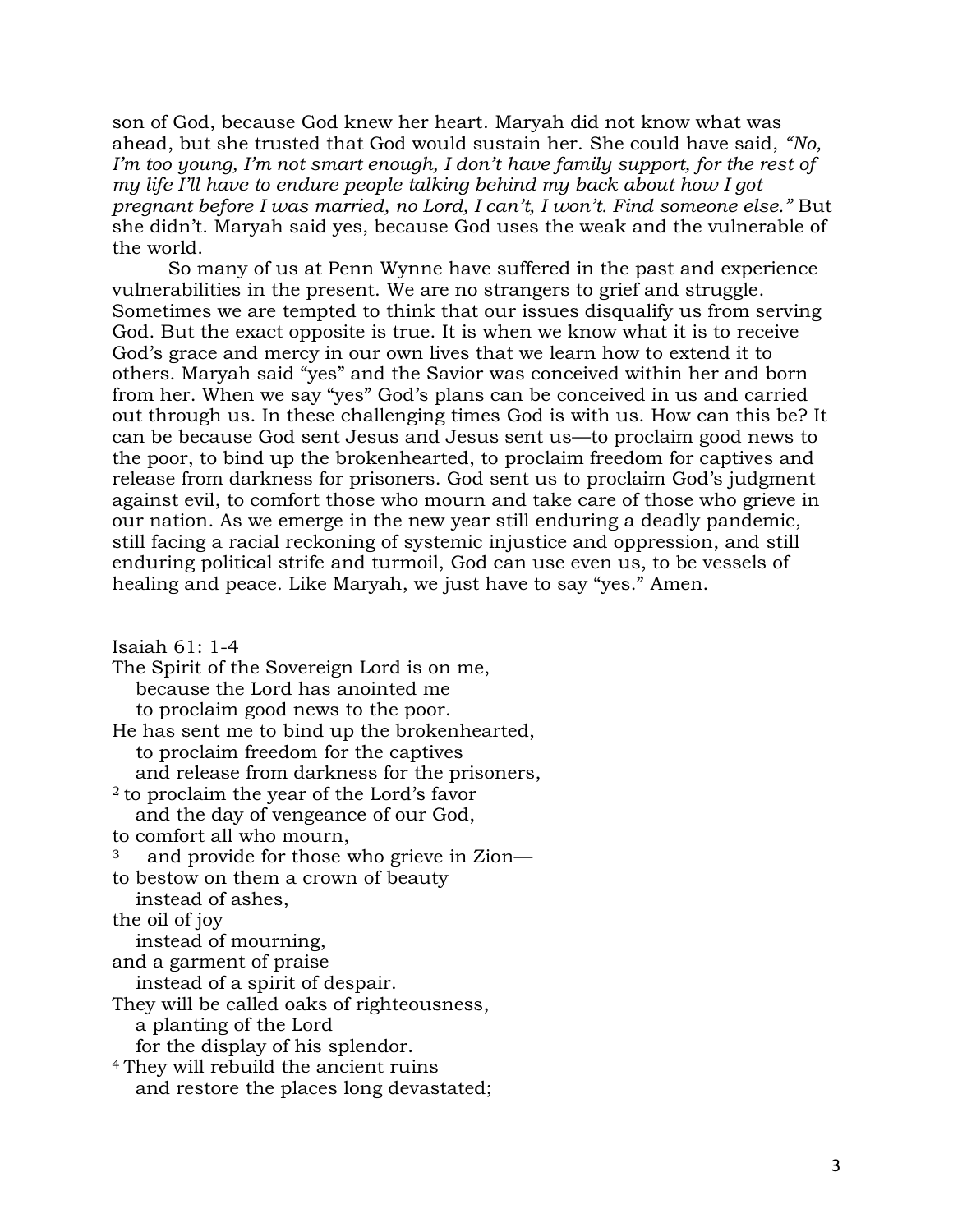they will renew the ruined cities

that have been devastated for generations.

## Luke 1: 26-55

<sup>26</sup> In the sixth month of Elizabeth's pregnancy, God sent the angel Gabriel to Nazareth, a town in Galilee,  $27$  to a virgin pledged to be married to a man named Joseph, a descendant of David. The virgin's name was Mary. <sup>28</sup> The angel went to her and said, "Greetings, you who are highly favored! The Lord is with you."

<sup>29</sup> Mary was greatly troubled at his words and wondered what kind of greeting this might be. <sup>30</sup> But the angel said to her, "Do not be afraid, Mary; you have found favor with God. <sup>31</sup> You will conceive and give birth to a son, and you are to call him Jesus. <sup>32</sup> He will be great and will be called the Son of the Most High. The Lord God will give him the throne of his father David, <sup>33</sup> and he will reign over Jacob's descendants forever; his kingdom will never end." <sup>34</sup> "How will this be," Mary asked the angel, "since I am a virgin?" <sup>35</sup> The angel answered, "The Holy Spirit will come on you, and the power of the Most High will overshadow you. So the holy one to be born will be called the Son of God. <sup>36</sup> Even Elizabeth your relative is going to have a child in her old age, and she who was said to be unable to conceive is in her sixth month. <sup>37</sup> For no word from God will ever fail."

<sup>38</sup> "I am the Lord's servant," Mary answered. "May your word to me be fulfilled." Then the angel left her. <sup>39</sup> At that time Mary got ready and hurried to a town in the hill country of Judea, <sup>40</sup> where she entered Zechariah's home and greeted Elizabeth. <sup>41</sup> When Elizabeth heard Mary's greeting, the baby leaped in her womb, and Elizabeth was filled with the Holy Spirit. <sup>42</sup> In a loud voice she exclaimed: "Blessed are you among women, and blessed is the child you will bear! <sup>43</sup> But why am I so favored, that the mother of my Lord should come to me? <sup>44</sup> As soon as the sound of your greeting reached my ears, the baby in my womb leaped for joy. <sup>45</sup> Blessed is she who has believed that the Lord would fulfill his promises to her!"

<sup>46</sup> And Mary said:

- "My soul glorifies the Lord
- <sup>47</sup> and my spirit rejoices in God my Savior,
- <sup>48</sup> for he has been mindful

of the humble state of his servant.

From now on all generations will call me blessed,

- $49$  for the Mighty One has done great things for meholy is his name.
- <sup>50</sup> His mercy extends to those who fear him,

from generation to generation.

<sup>51</sup> He has performed mighty deeds with his arm;

he has scattered those who are proud in their inmost thoughts.

- <sup>52</sup> He has brought down rulers from their thrones but has lifted up the humble.
- <sup>53</sup> He has filled the hungry with good things but has sent the rich away empty.
- <sup>54</sup> He has helped his servant Israel,